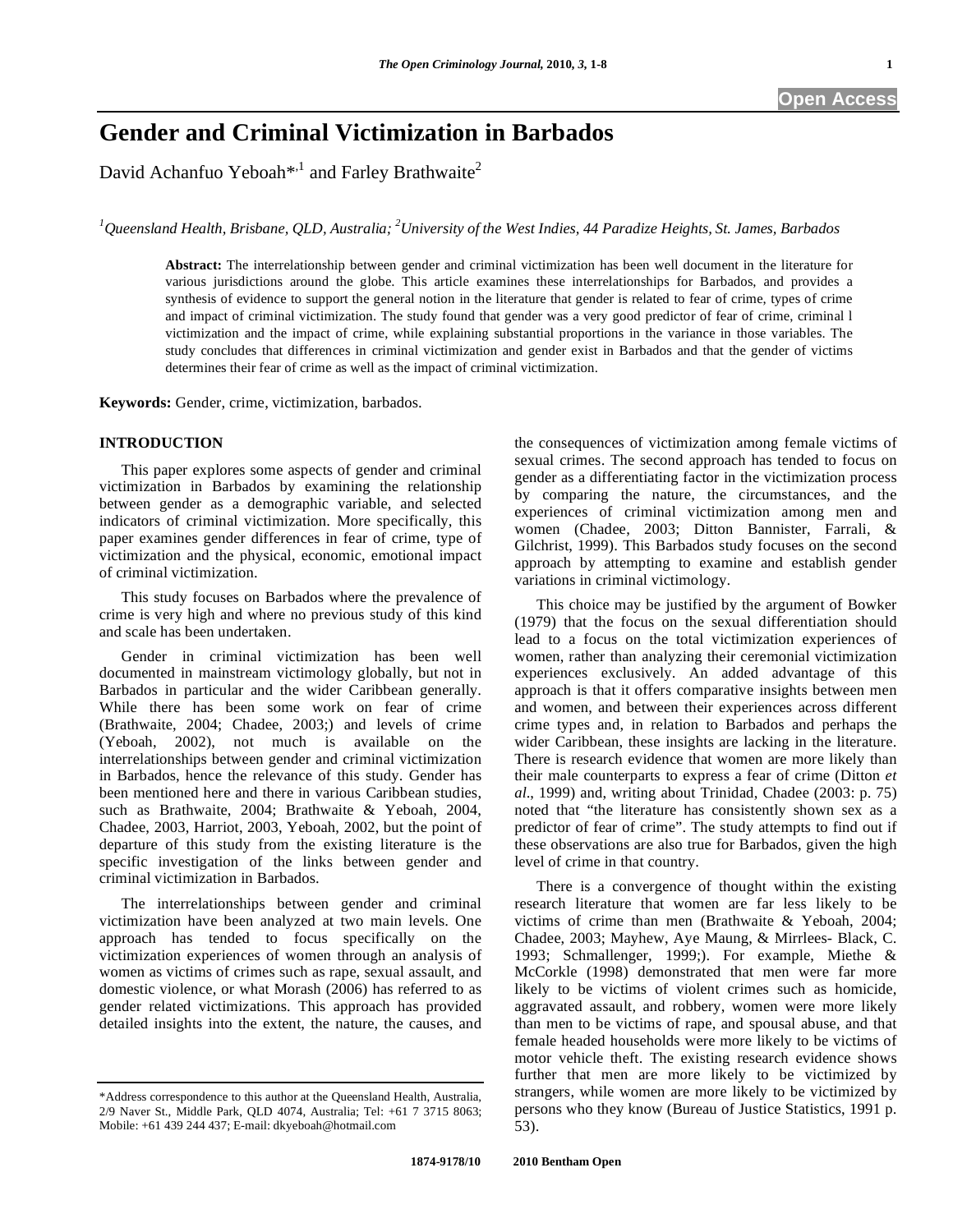The impact of crime on the victim has been examined in the research literature in three main areas, namely physical, economic and psychological impacts (Yeboah and Brathwaite, 2007). The existing evidence, by and large, points to a higher risk of physical injury among females than males and, where physical injuries are received, they tend to be more serious among females than they are among males (see Laub, 1990). With respect to the economic consequences of victimization, there is no clear evidence on gender variations.

 Evidence from the existing research literature indicates that the psychological impact of crime may be more devastating and more enduring than the physical and economic effects (Resick, 1990; Lurigio & Resick, 1990; Ben-David & Avni, 1995; Brathwaite, 2004). The psychological Impact has been measured on indicators such as fear, anxiety, suicidal ideation, sexual dysfunction, diminished self esteem and depression (Lurigio & Resnick, 1990), feelings of vulnerability, unpleasant thoughts, upset stomach (Lurigio,1987), and post-traumatic stress disorder in the form of intrusive memories and dreams (Kilpatrick, Saunders, Veronen, Best, & Von, 1987).

 There is an array of evidence alluding to the view that women are generally more distressed by crime than men (Brathwaite, 2004; Chadee, 2003; Harriot, 2003), and that emotional problems, difficulty in sleeping and feeling unsettled were more likely to be reported by females than by males (Harriot, 2003; Walklate, 1989). However, there is some contradictory evidence that the male female differences in this regard are not automatic (Ben-David & Avni, 1995), that the effects may be short term (Resick,1990), and that the ultimate psychological outcomes of criminal victimization may depend on a number of factors including the nature of victim-offender relationships (Kilpatrick, Saunders, Veronen, Best, & Von, 1987).

# **THE PRESENT STUDY**

 The purpose of this article is to examine gender differences in criminal victimization in Barbados following some of the themes discussed in the introduction. More precisely it examines gender differences in fear of crime, type of crime and the physical, economic, and the emotional impact of criminal victimization by addressing the following research questions

- 1. Do the types of reported crime vary by gender?
- 2. What is the level of fear of crime, and do Barbados men and women perceive fear of crime differently?
- 3. Are there gender variations in terms of the physical, economic and emotional impact of crime in Barbados?
- 4. Is gender a strong predictor of fear of crime and type of victimization?
- 5. Is gender a strong predictor of the physical, economic and psychological/emotional impact of victimization?

### **Data and Methods**

 The data for the study come from the responses of the survey participants and the daily crime reports which are maintained by the Royal Barbados Police Force. The main methodology is the survey of victims of crime involving the administration of a pre-designed questionnaire to randomly selected respondents. The instruments used in the survey were developed so as to collect, analyze and report information on the physical, economic and psychological costs to the victims as well as the factors which influenced their experiences. A number of variables were used in the study including type of crime, injuries and other physical impacts, property and monetary losses, and emotional difficulties.

 The respondents were contacted in person at the addresses in the police records and by phone where possible (85 per cent of homes in Barbados have telephones). Face to face interviews were conducted because it allowed for the collection of detailed information and, together with the Police records, provided a very good source of information for the study.

### **Dependent and Independent Variables**

 Fear of crime was the dependent variable in the first logistic regression model, while type of criminal victimization was the dependent variable in the  $2<sup>nd</sup>$ regression model. Physical impact, economic impact and psychological impact were the dependent variables in the 3rd,  $4<sup>th</sup>$  and  $5<sup>th</sup>$  regressions models respectively. Gender, age, education and employment remained the independent variables in all the regression models..

The use of correlation,  $\chi^2$  and related regression analysis threw more light on the interrelationships between crime and gender and enhanced our understanding of those relationships in Barbados. To avoid multi-colinearity and ensure that no substantial confounding or spurious effects existed, a tolerance test was undertaken for the independent variables and acceptable values of .691, .652, .711, and .711 were obtained for gender, age, education and employment respectively. This means that multiplecorrelation with other variables is low and that the possibility of multi-collinearity is limited. These values further corroborate the correlations and  $\chi^2$  values reported in this study.

#### **Sample**

 A total of 5,162 crime victims aged fifteen years and over reported crimes against them to the Barbados Police Force in 1998 and 1062 victims were randomly selected. Many of these 1062 victims no longer lived at the address they had given to the Police, and the study, therefore, focused on the 458 respondents who were located at the addresses in Police records. The sample remained random because the final 458 respondents were part of the initial 1062 respondents selected randomly from the police records.

 It must also be emphasized that the sample of 458 victims used in this study did not include crimes against tourists/visitors. Tourists were excluded from the sampling frame and study because of logistic issues including the fact that they had left the country and could not be contacted. The victims in the study were mainly males (55.2 percent), from the older (thirty years and over) age group (63.3 percent), of post primary education levels (83.6 percent), of single/never married marital status (63.5 percent), employed (69.4 percent), about evenly distributed among first time victims (49.6 percent) and those who have previously been victims of crime (50.4 percent).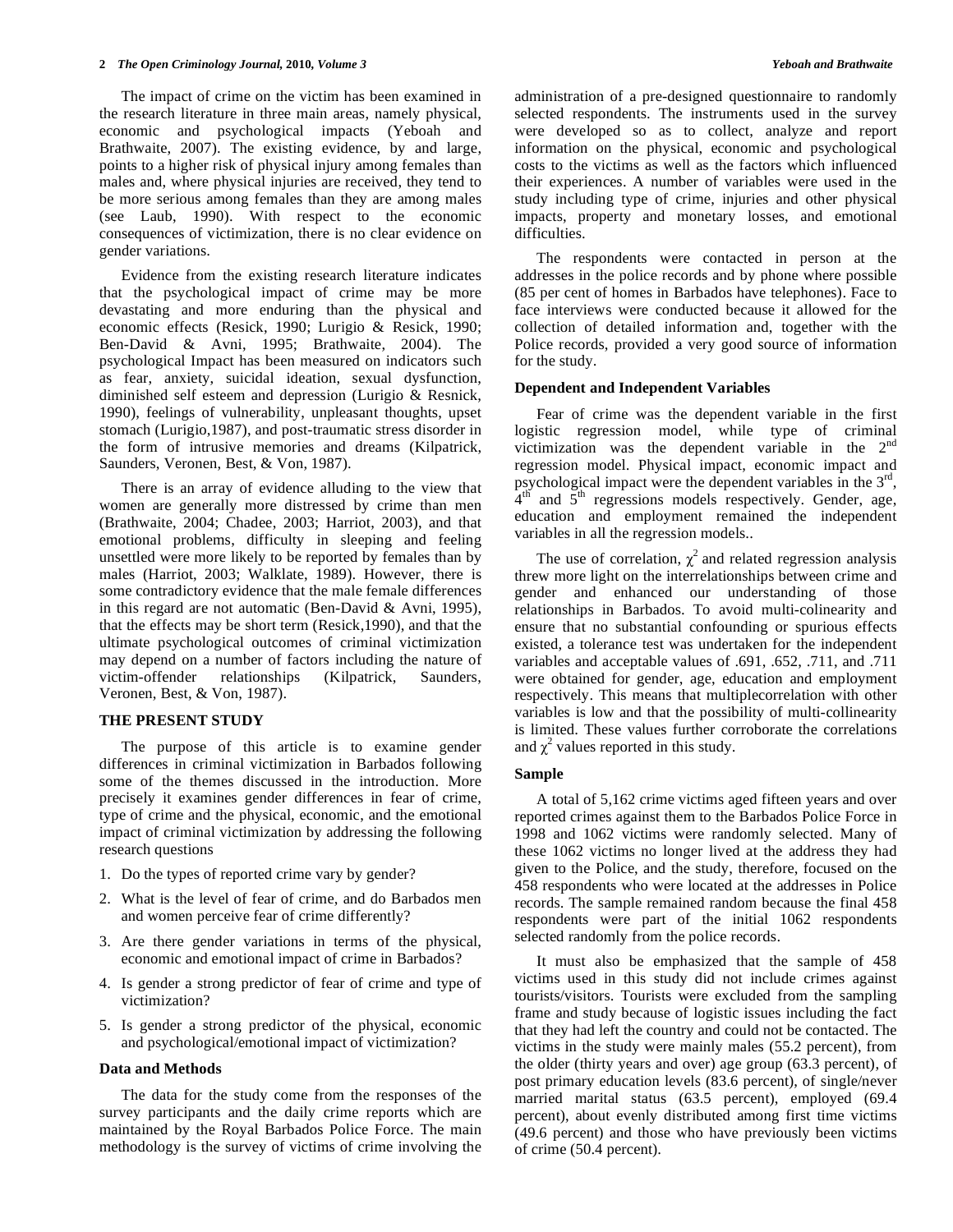# **FINDINGS**

 Many variables were used in the study and (Table **1**) points to moderate statistically significant correlations among gender, types of criminal victimization, fear of crime, impact of criminal victimization and the other study variables. These interrelationships are also confirmed by the  $\chi^2$  tests.

### **Type of Criminal Victimization by Gender**

The single largest crime perpetrated against males was burglary, as distinct from assault for females. Over 35% of male respondents were victims of burglary compared with 6.6% for females, while over 23% of female respondents were victims of assault compared with 17.5% for males. Burglary was closely followed by theft (28.8%), and robbery (21.1%) for males, while for females, assault was followed by robbery (17.5%) and theft (17.1%), So that, for both male and female victims, there was a convergence on robbery and theft (ranked  $2^{\circ}$  and  $3^{\circ}$  for each). A statistically significant  $\chi^2$  of 15.133 (sig= .000) was obtained for gender and criminal victimization, corroborating the evidence from the correlations that the two variables were related.

 Gender explained 51.3% of the variance in criminal victimization in the bivariate analysis The stepwise regression results in Table **2** show that the marginal effect of gender on criminal victimization was strong, evidenced in the  $\mathbb{R}^2$  change of 34.3% when gender is added to the model equation. Gender was a good predictor of criminal

# **Table 1. Correlations Among the Variables in the Study**

victimization, making the largest unique statistically significant contribution of .498 (sig= .000) to the prediction of criminal victimization, compared with age (beta  $.112$ , sig= .000), education (beta, 313, sig= .001) and employment (beta .189, sig= .013).

### **Fear of Crime by Gender**

Over 91% of male victims and 90.4% of female victims reported that crime was a major problem indicating that they were afraid of crime (Table **3**). About 67 % of male victims and 68.2% of female victims were afraid of being burglarized. Other indicators of fear of crime, which scored highly with victims in this study, included fear of being assaulted (61.3% males and 67.3% for females), and fear of being robbed (60.2% males and 66% for females). Over half of the female victims and slightly under half of the male victims indicated that they were afraid of being raped, while comparatively lower proportions of both male and female victims reported feeling unsafe in their homes and neighborhoods.

 Gender explained 49.6% of the variance in fear of crime. The  $R^2$  change was 29.1% when gender was entered in the 1<sup>st</sup> regression model, and this was statistically significant. This means further that gender had a marginal effect of 29.1% on fear of crime. As indicated in the regression coefficients in Table **4b**, gender made the largest unique statistically significant contribution of -.543 (sig= .000) to the prediction of fear of crime, compared with age (beta- .053, sig= .001), education (beta, .123, sig= .000) and

|                         |           | Gender | <b>Fear of Crime</b> | Type of<br><b>Victimization</b> | <b>Physical Impact</b> | <b>Economic Impact</b> | <b>Emotional</b><br>Impact |
|-------------------------|-----------|--------|----------------------|---------------------------------|------------------------|------------------------|----------------------------|
| Gender                  | Corr      | 1.00   |                      |                                 |                        |                        |                            |
|                         | Sig       | .000   |                      |                                 |                        |                        |                            |
|                         | N         | 457    |                      |                                 |                        |                        |                            |
| Fear of crime           | Corr      | .611   | 1.00                 |                                 |                        |                        |                            |
|                         | Sig       | .000   | .000                 |                                 |                        |                        |                            |
|                         | ${\bf N}$ | 456    | 458                  |                                 |                        |                        |                            |
| Type of victimization   | Corr      | .552   | .046                 | 1.00                            |                        |                        |                            |
|                         | Sig       | .010   | .424                 | .000                            |                        |                        |                            |
|                         | ${\rm N}$ | 394    | 301                  | 394                             |                        |                        |                            |
| Physical impact         | Corr      | .602   | .021                 | .019                            | 1.00                   |                        |                            |
|                         | Sig       | .001   | .713                 | .779                            | .000                   |                        |                            |
|                         | ${\bf N}$ | 442    | 302                  | 212                             | 442                    |                        |                            |
| Economic impact         | Corr      | $-460$ | .210                 | .293                            | .099                   | 1.00                   |                            |
|                         | Sig       | .002   | .014                 | .016                            | .006                   | .000                   |                            |
|                         | ${\rm N}$ | 425    | 445                  | 418                             | 452                    | 425                    |                            |
| <b>Emotional</b> impact | Corr      | .623   | .014                 | $-.120$                         | $-.118$                | .032                   | 1.00                       |
|                         | Sig       | .000   | .021                 | .258                            | .062                   | .013                   | .000                       |
|                         | ${\bf N}$ | 362    | 455                  | 391                             | 352                    | 425                    | 362                        |

Source: Regression analysis.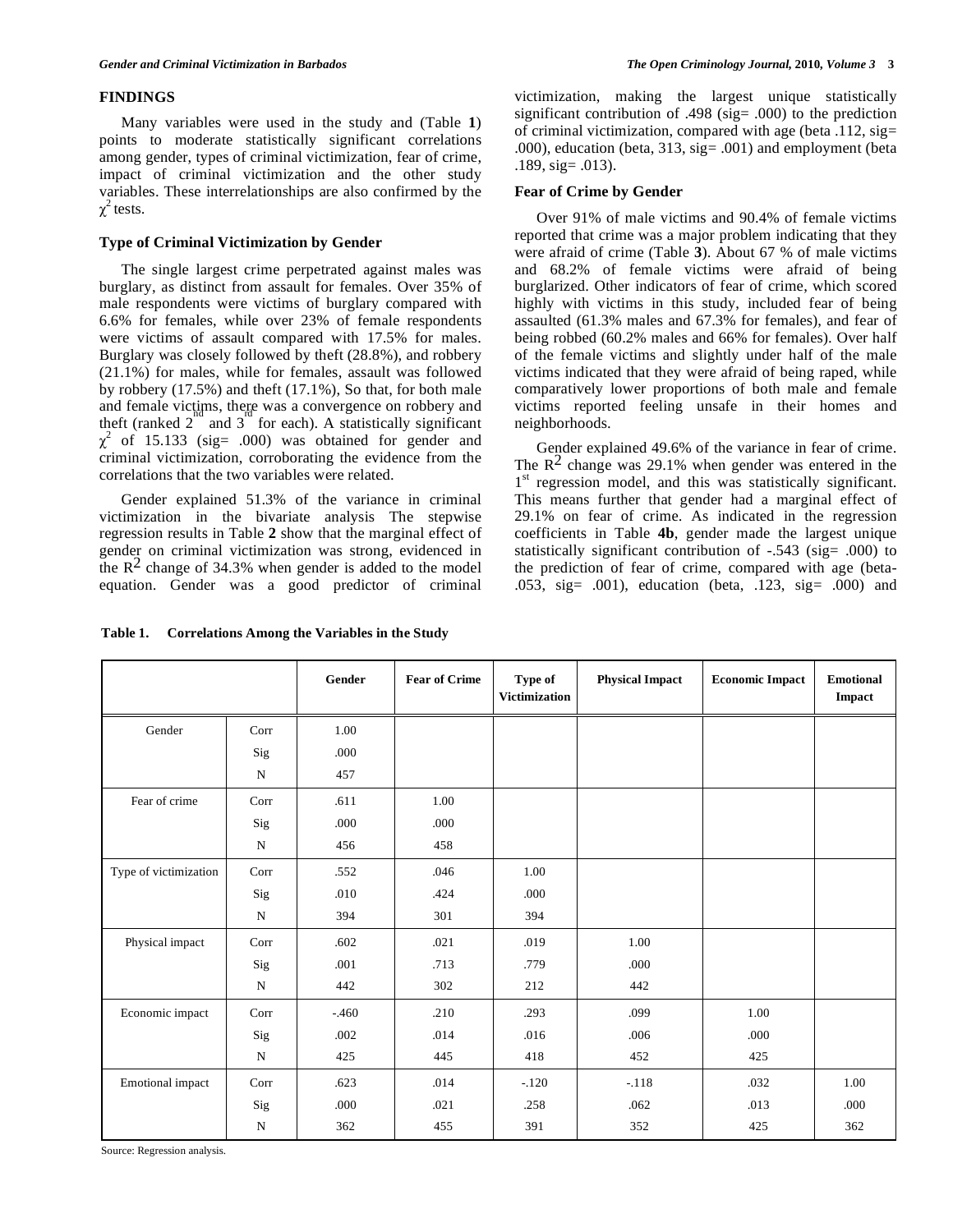#### **Table 2a. Gender and Type of Victimization – Stepwise Regression Model Results**

| Model      | <b>R</b> Square | <b>Adjusted R Square</b> | <b>R</b> Square Change | <b>Std. Error of the Estimate</b> |
|------------|-----------------|--------------------------|------------------------|-----------------------------------|
| Age        | .12p            | .118                     |                        | 1.30                              |
| Education  | .151            | .148                     | .031                   | 1.44                              |
| Employment | .160            | .157                     | .009                   | 1.32                              |
| Gender     | .513            | .510                     | .243                   | $\overline{.}37$                  |

**Table 2b. Gender and Type of Victimization – Stepwise Regression Coefficients** 

| Model      | <b>Unstandardized Coefficients</b> |                  | <b>Standardized Coefficients</b> | <b>Sig</b> |
|------------|------------------------------------|------------------|----------------------------------|------------|
|            | B                                  | <b>Std Error</b> | Beta                             |            |
| Constant   | 50.091                             | 1.011            |                                  | .000       |
| Age        | .115                               | .045             | .112                             | .000       |
| Education  | .322                               | .017             | .313                             | .001       |
| Employment | .196                               | 1.771            | .189                             | .013       |
| Gender     | .502                               | .081             | .498                             | .000       |

Source: Regression analysis

employment (beta .221, sig= .213). Beta values have been used instead of the usual B values because the beta values are standardized, converting the values of the different variables to the same scale. With a  $\chi^2$  of 22.110 (sig=.000), there is a relationship between gender and fear of crime in Barbados.

### **Impact of Criminal Victimization by Gender**

 The study assessed the gender differences in the impact of criminal victimization at three levels, namely impact of physical injury, economic impact and psychological impact.

# *Physical Impact*

 Over half of the respondents indicated that they had received physical injuries, with females (55.1%) being more likely to do so than males (50.9%). Of these a massive 77.8% of the male victims and 76.4% of their female counterparts needed medical care, while 71.4% (male) and 35.7% (females) reported being hospitalized for 1-3 days. Gunshot wounds and fracture were the least reported physical injuries for both male and female victims.

With an  $\mathbb{R}^2$  change of 49.1% when gender is included in the model, the effect of gender on physical impact of

| Table 3. |  |  | <b>Fear of Crime by Gender of Victims</b> |  |
|----------|--|--|-------------------------------------------|--|
|----------|--|--|-------------------------------------------|--|

|                                                   |           | Gender    |                         |
|---------------------------------------------------|-----------|-----------|-------------------------|
| Victims who:                                      | Male      | Female    | <b>Total Population</b> |
| Said that crime was a major problem               | 91.1(214) | 90.4(170) | 90.8(384)               |
| Felt unsafe in their neighborhood at nights       | 14.2(35)  | 37.1(73)  | 24.3(108)               |
| Felt unsafe in their homes at nights              | 8.4(21)   | 31.2(63)  | 18.5(84)                |
| Were afraid of being burglarized                  | 67.6(167) | 68.2(137) | 67.9(304)               |
| Were afraid of being robbed                       | 60.2(150) | 66.0(132) | 62.8(282)               |
| Were afraid of being raped                        | 47.0(108) | 54.0(101) | 50.1(209)               |
| Were afraid of being assaulted                    | 61.3(152) | 67.3(134) | 64.0(286)               |
| Were afraid of having their motor vehicles stolen | 35.7(75)  | 40.5(64)  | 37.8(139)               |

\*Number of respondents in brackets Source: Survey data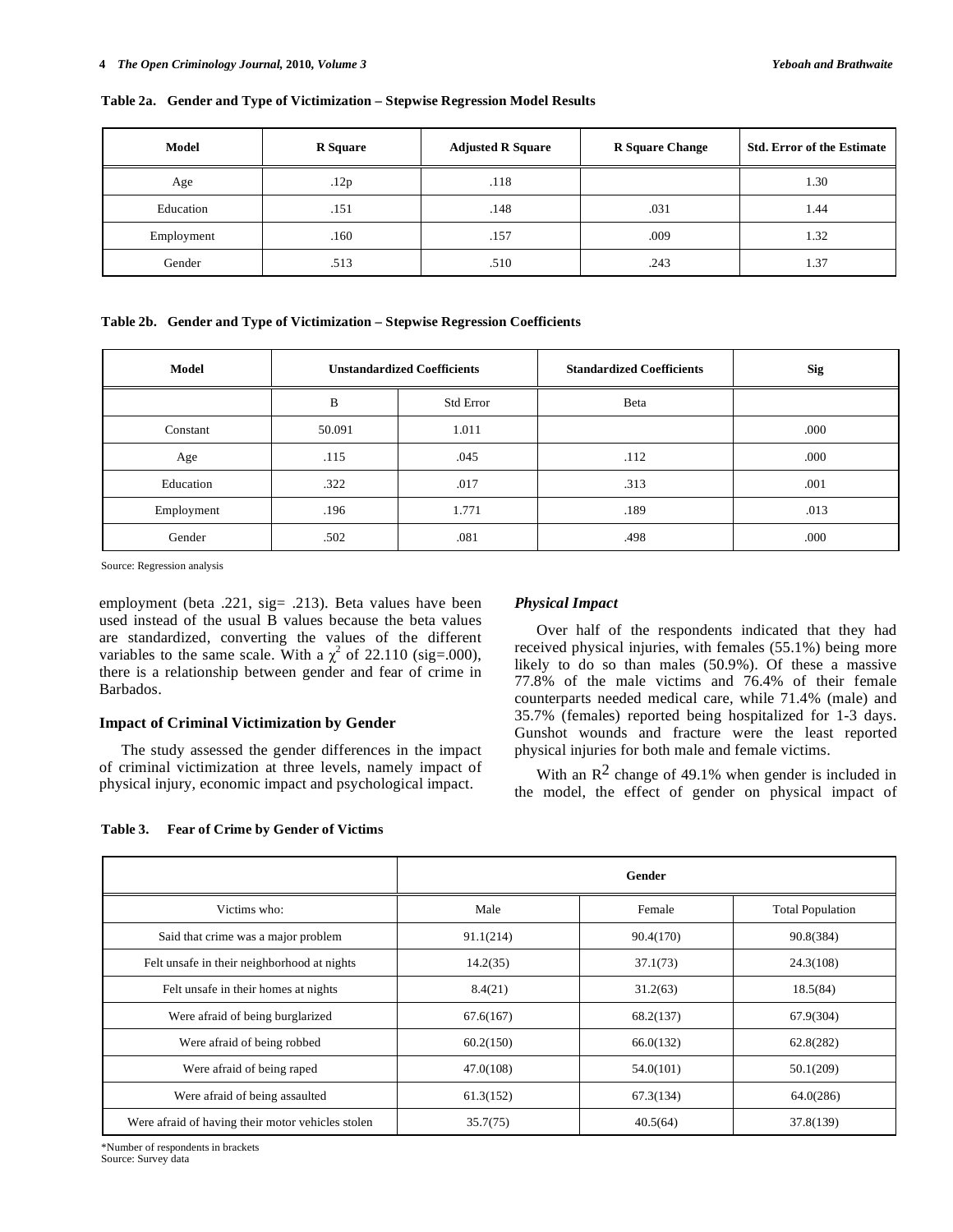|  |  |  |  |  |  | Table 4a. Gender And fear of Crime - Stepwise Regression Model Results |
|--|--|--|--|--|--|------------------------------------------------------------------------|
|--|--|--|--|--|--|------------------------------------------------------------------------|

| Model      | <b>R</b> Square | <b>Adjusted R Square</b> | <b>R</b> Square Change | <b>Std. Error of the Estimate</b> |
|------------|-----------------|--------------------------|------------------------|-----------------------------------|
| Age        | .111            | .108                     |                        | 2.09                              |
| Education  | .159            | .157                     | .048                   | 1.23                              |
| Employment | .204            | .201                     | .045                   | 1.71                              |
| Gender     | .496            | .494                     | .291                   | 227                               |

**Table 4b. Gender and Fear of Crime - Stepwise Regression Coefficients** 

| <b>Model</b> | <b>Unstandardized Coefficients</b> |                  | <b>Standardized Coefficients</b> | <b>Sig</b> | <b>Collinearity</b> |
|--------------|------------------------------------|------------------|----------------------------------|------------|---------------------|
|              | B                                  | <b>Std Error</b> | Beta                             |            | Tolerance           |
| Constant     | 121.111                            | 1.811            |                                  | .000       |                     |
| Age          | .105                               | .045             | .053                             | .001       | .652                |
| Education    | .115                               | .417             | .123                             | .000       | .711                |
| Employment   | .201                               | 1.02             | .221                             | .213       | .711                |
| Gender       | $-.523$                            | .177             | $-543$                           | .000       | .691                |

Source: Regression analysis.

victimization appeared strong (Table **5b**), showing a marginal effect of over 49%. In addition, gender made the largest statistically significant contribution of -.443 (sig= .000) to the prediction of physical impact, compared with age (beta .105, sig= .001), education (beta, 123, sig= .002) and employment (beta .301, sig= .002). A  $\chi^2$  value of 13.415 was obtained for gender and physical impact of victimization and this was statistically significant (sig= .001).

### *Economic Impact*

 For medical expenses, 36.4% and 42.9% of male and female victims respectively reported spending up to \$99 on medical bills as a result of the victimization. The proportions of victims who reported spending over \$100 on medical bills following the victimization were 63.3% for males and 57.1% for females. Apart from value of items taken under \$500, the proportion of male and female victims reporting items taken at various value levels were more or less the same. Clear gender differences exist in relation to days lost from work, with 63.8% of male victims reporting up to 1 week loss compared with only 27.8% of female victims, and 72.2% of female victims reporting 1 week or more working time lost compared to 36.5% for their male counterparts.

 Gender explained about 40% in the variance in economic impact of criminal victimization. However, the stepwise regression results revealed that the marginal effect of gender was comparatively limited, evident in the  $\mathbb{R}^2$  change of only 18.1%. Gender made the  $2<sup>nd</sup>$  largest statistically significant contribution of .344 (sig= .000) to the prediction of economic impact of criminal victimization, compared with age (beta .223, sig= .001), education (beta, .146, sig= .001) and employment (beta .401, sig= .000). The study found a  $\chi^2$ 

of 15.112 (sig= .000) confirming the existence of a relationship between gender and the economic impact of criminal victimization in Barbados (see also Yeboah and Brathwaite, 2007).

### *Psychological Impact*

The psychological impact of criminal victimization is investigated by examining the emotional difficulties suffered by victims, using a number of selected indicators. The single indicator acknowledged by the largest proportion of victims was anger, 62.7% and 69.7% for male and female respondents respectively. Other emotional difficulties included shock (33.5%, males; 44.6%, females), feelings of vulnerability (25.9%, males; 37.9%, females) and self blame (23.2%, males; 22.3%, males). For male victims, the least reported emotional difficulties included suicidal feelings (1.2%), upset stomach (2.8%), and social withdrawal (2.8%) while, for female victims, suicidal feelings (6.7%), bad dreams (6.9%) and upset stomach (8.2%) were least reported.

 Gender explained 52.7% of the variance in psychological impact of criminal victimization. Table **7a** shows further that the marginal effect of gender on the psychological impact of criminal victimization was over 35%. Table **7b** shows that gender made the largest single statistically significant contribution of .524 (sig= .000) to the prediction of psychological impact, compared with age (beta .053, sig= .001), education (beta, 123, sig= .000) and employment (beta .021, sig= .324). A  $\chi^2$  of 25.190 (sig= .000) was also obtained, confirming the relationship between gender and the psychological impact of criminal victimization. in this Barbados study.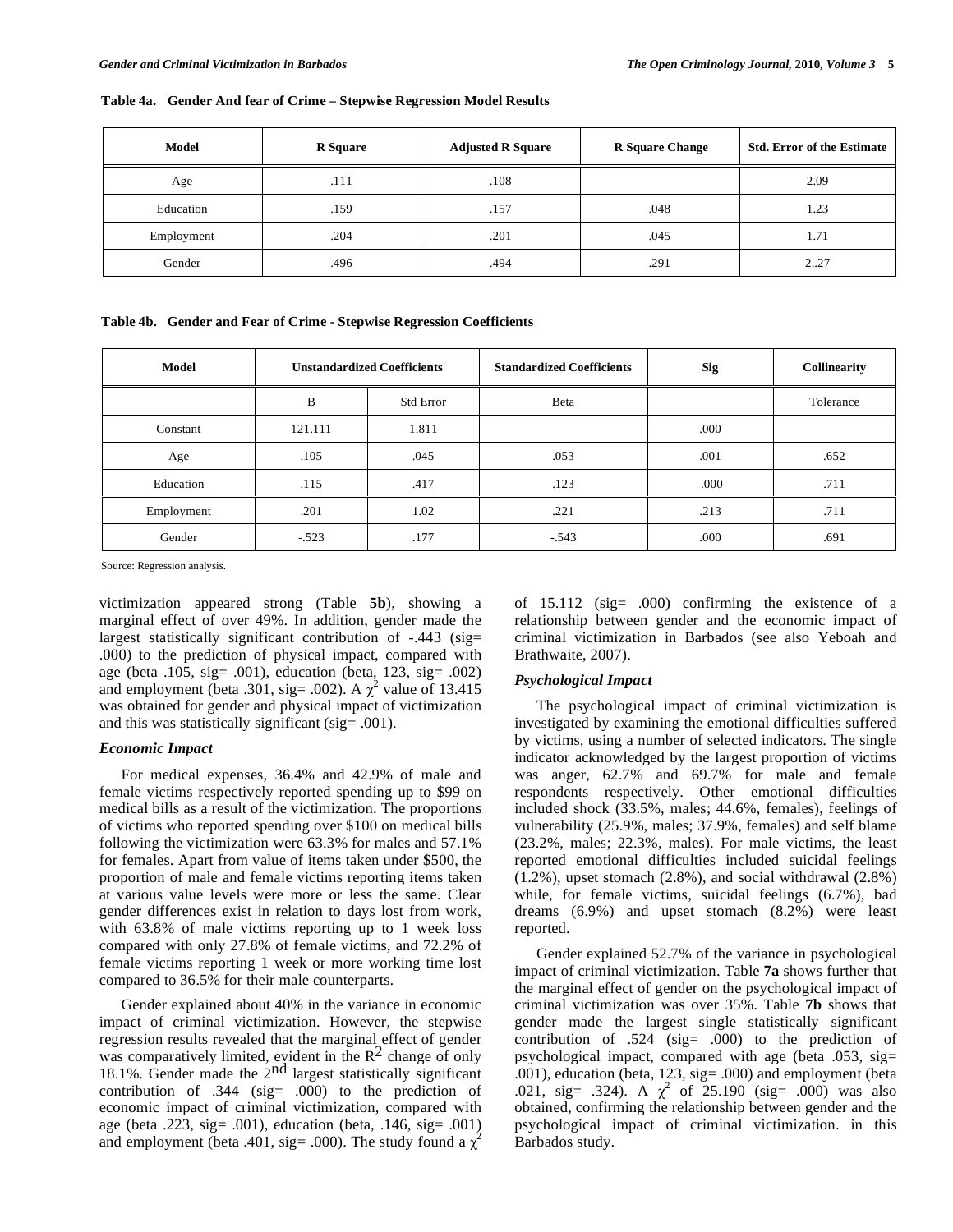### **Table 5a. Gender and Physical Impact – Regression Results**

| Model      | <b>R</b> Square | <b>Adjusted R Square</b> | <b>R</b> Square Change | <b>Std. Error of the Estimate</b> |
|------------|-----------------|--------------------------|------------------------|-----------------------------------|
| Age        | .153            | .151                     |                        | 2.08                              |
| Education  | .161            | .158                     | .008                   | 2.41                              |
| Employment | .203            | .198                     | .042                   | 3.02                              |
| Gender     | .203            | .199                     | .491                   | 2.16                              |

#### **Table 5b. Gender and Physical Impact: Regression Model Coefficients**

| Model      | <b>Unstandardized Coefficients</b> |                  | <b>Standardized Coefficients</b> | <b>Sig</b> |
|------------|------------------------------------|------------------|----------------------------------|------------|
|            | B                                  | <b>Std Error</b> | Beta                             |            |
| Constant   | 95.010                             | 1.022            |                                  | .000       |
| Gender     | $-.456$                            | .007             | $-443$                           | .000       |
| Age        | .115                               | .105             | .105                             | .001       |
| Education  | .104                               | .125             | .123                             | .002       |
| Employment | .299                               | 1.311            | .301                             | .002       |

Source: Regression analysis.

## **Table 6a. Gender and Economic Impact – Regression Results**

| Model      | <b>R</b> Square | <b>Adjusted R Square</b> | <b>R</b> Square Change | <b>Std. Error of the Estimate</b> |
|------------|-----------------|--------------------------|------------------------|-----------------------------------|
| Age        | .188            | .185                     |                        | 1.04                              |
| Education  | .201            | .198                     | .013                   | 1.38                              |
| Employment | .429            | .427                     | .228                   | 1.23                              |
| Gender     | .610            | .601                     | .181                   | 1.11                              |

#### **Table 6b. Gender and Economic Impact: Regression Model Coefficients**

| Model      |         | <b>Unstandardized Coefficients</b> | <b>Standardized Coefficients</b> | <b>Sig</b> |
|------------|---------|------------------------------------|----------------------------------|------------|
|            | B       | <b>Std Error</b>                   | Beta                             |            |
| Constant   | 113.115 | 1.903                              |                                  | .000       |
| Gender     | .335    | 1.11                               | .344                             | .000       |
| Age        | .228    | .145                               | .223                             | .001       |
| Education  | .153    | 1.01                               | .146                             | .001       |
| Employment | .417    | 0.23                               | .401                             | .000       |

Source: Regression analysis

# **DISCUSSION AND CONCLUSION**

The incidence and prevalence of crime in Barbados is high, but no study of this kind has previously been undertaken (not even in the wider Caribbean). The study throws more light on the interrelationships between gender and fear of crime, criminal victimization and the impact of crime. Both the bivariate and stepwise regressions showed that gender had a strong effect on the types of victimization, fear of crime and the physical, economic, and psychological impacts of criminal victimization. Gender explains more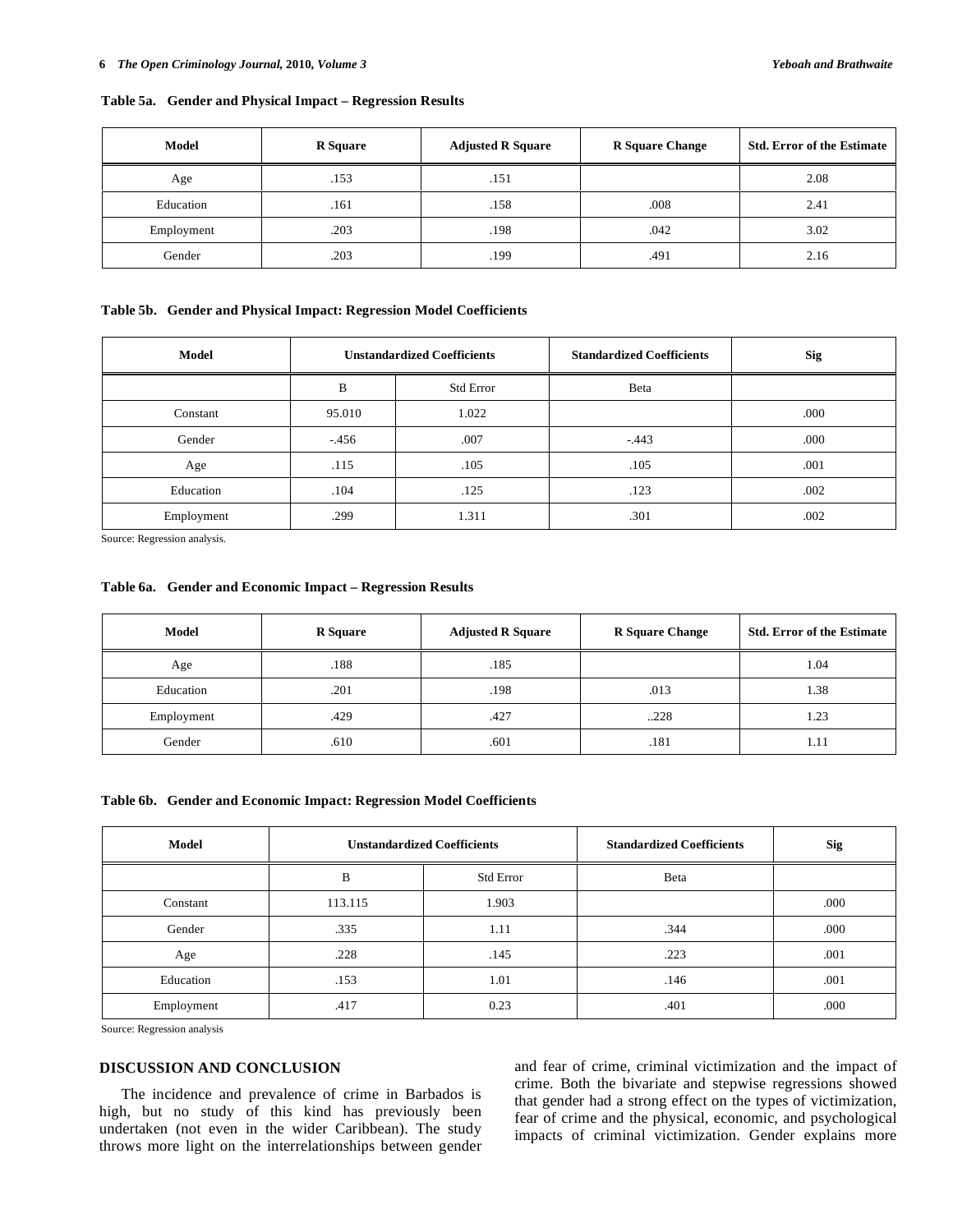|  | Table 7a. Gender and Psychological Impact - Regression Results |  |
|--|----------------------------------------------------------------|--|
|  |                                                                |  |

| Model      | <b>R</b> Square | <b>Adjusted R Square</b> | <b>R</b> Square Change | <b>Std. Error of the Estimate</b> |
|------------|-----------------|--------------------------|------------------------|-----------------------------------|
| Age        | .108            | .106                     |                        | 3.11                              |
| Education  | .162            | .159                     | .054                   | 2.14                              |
| Employment | .176            | .173                     | .014                   | 2.44                              |
| Gender     | .527            | .524                     | .351                   | 2.09                              |

**Table 7b. Gender and Psychological Impact: Regression Model Coefficients** 

| Model      | <b>Unstandardized Coefficients</b> |           | <b>Standardized Coefficients</b> | <b>Sig</b> |
|------------|------------------------------------|-----------|----------------------------------|------------|
|            | B                                  | Std Error | Beta                             |            |
| Constant   | 40.115                             | 1.811     |                                  | 0.00       |
| Gender     | .528                               | .099      | .524                             | .001       |
| Age        | .078                               | .045      | .053                             | .000       |
| Education  | .434                               | .017      | .123                             | .000       |
| Employment | .038                               | 2.04      | .021                             | .324       |

Source: Regression analysis.

than half the variance in types of criminal victimization and showed marginal effects in the stepwise regressions.

 While the findings were generally consistent with some of the results of previous studies, new insights were provided by the study. The study findings were consistent with the literature in the sense that they supported the general notion of gender variations in criminal victimization. This Barbados study showed clear differences in fear of crime and type of victimization by gender as well as the impact of crime. Another salient finding, which was consistent with the literature, was that gender predicted strongly the physical and emotional impact of criminal victimization (see, for example, Kilpatrick, Saunders, Veronen, Best, & Von, 1987; Lurigio, & Resick, 1990), Departing from the literature, gender was found to have a weaker effect on the economic impact of criminal victimization

The combination of correlations,  $\chi^2$  and related regression analysis provided insights on Barbados which are not available in the research literature. The study concludes that gender differences exist in criminal victimization in Barbados, and that a relationship exists between the gender of victims and fear of crime, criminal victimization and the impact of the victimization. These are important observations because they suggest that there may be continuities and similarities in the impact of criminal victimization by gender across societies with different cultures and at different levels of development and locations.

 This study, the first formal study of victims of crime to be conducted in Barbados, offers a number of other important insights. Firstly, the combination of official statistics with survey data made available a diverse range of data, helping to overcome the problem of memory lapse commonly associated with retrospective victimization

studies. The benefits of such a combination can be reaped by other researchers through replication. Secondly, the study provides some hitherto unavailable baseline data on how male and female victims of crime in Barbados experience their victimization, identifying gender differences. Finally, the focus of this study on gender and criminal victimization across a range of crimes and characteristics enhanced more detailed analysis of gender variations in criminal victimization than is usually available in the literature. This approach makes it possible to identify the specific areas of difference, and the specific areas of similarity in the victimization experiences of females and males.

### **REFERENCES**

- Ben-David, B., & Avni, N. (1995). Victims in israel: post victimization effects of property crimes, In Singh, S., Makkar, B., & .Friday, P. (Eds.). *Global perspectives in victimology*, Jalandh, India: ABS Publications,.
- Block, K., & Skogan, W. (1986). Resistance and non fatal outcomes in stranger to stranger predatory crimes. In *Violence and victims*, vol. *1*, (pp. 241-253).
- Bowker, R. (1979). The criminal victimization of women. *Victimology: An International Journal*, *4(4)*, 371-374.
- Brathwaite, F. (2004). Victims of crime in Barbados. In A. Harriot, & F. Brathwaite, (Eds.). *Crime and criminal justice in the Caribbean*. (pp. 87-128). Kingston: Arawak Publications.
- Brathwaite, F., & Yeboah, D. (2004). Victims of crime in the Criminal Justice System in Barbados. *Journal of Criminal Justice*, *32(2)*, 431-442.
- Bureau of Justice Statistics. (1991). Criminal victimization in the United States, US Department of Justice, Washington, DC.
- Chadee, D. (2003). Fear of crime and risk victimization. *Social and Economic Studies*, *52(1)*, 70-97.
- Ditton, J., Bannister, J, Gilchrist, E., & Farrall, S. (1999) Afraid or Angry? Recalibrating the fear of crime. *International Review of Victimology*, *6(2),* 83-89.
- Harriot, A. (2003). Fear of criminal victimization in a reputedly violent environment. *Social and Economic Studies, 52(1)*, 35-72.